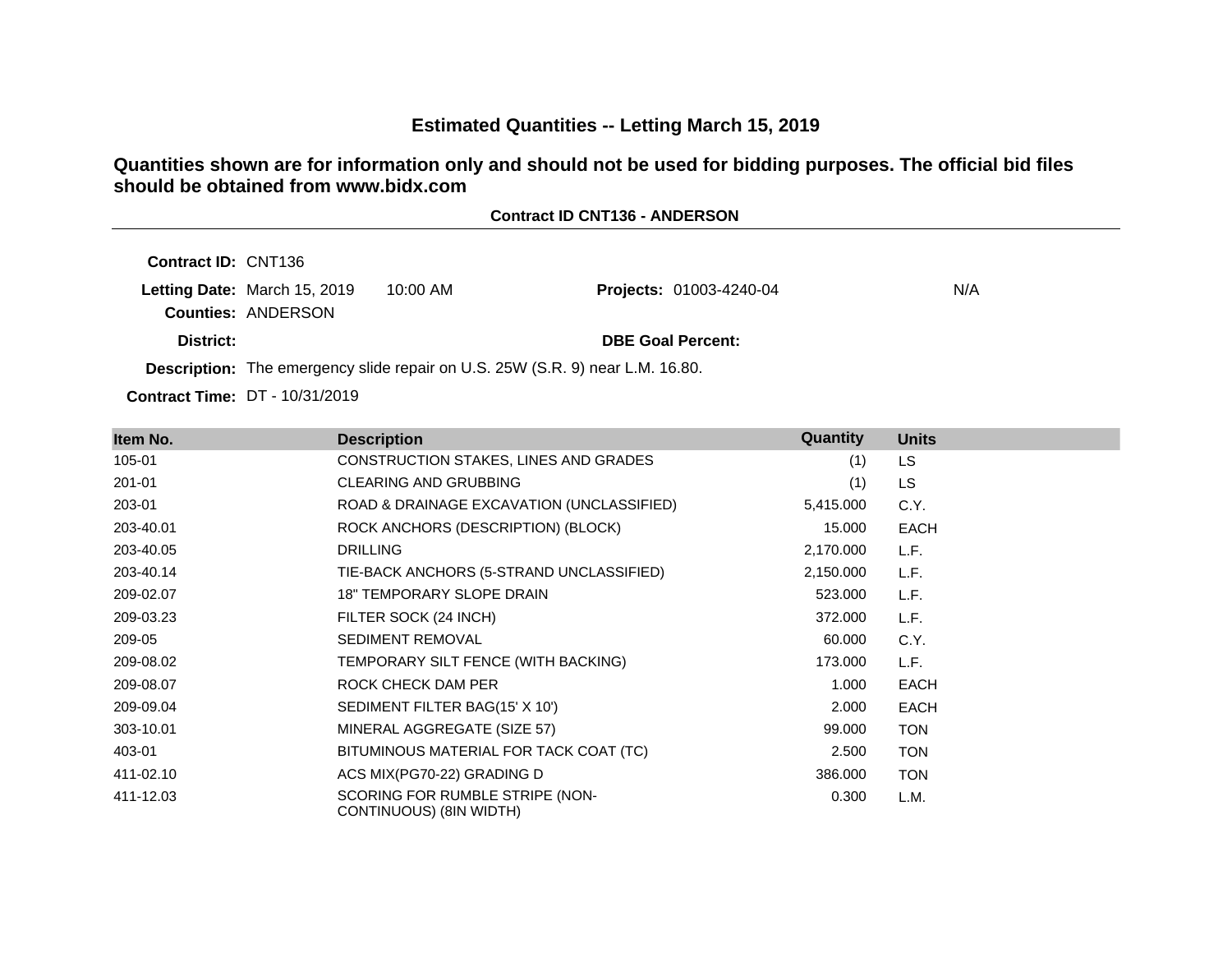#### **Contract ID CNT136 - ANDERSON**

| Item No.  | <b>Description</b>                                         | Quantity  | <b>Units</b> |
|-----------|------------------------------------------------------------|-----------|--------------|
| 415-01.02 | COLD PLANING BITUMINOUS PAVEMENT                           | 5,821.000 | S.Y.         |
| 604-01.01 | <b>CLASS A CONCRETE (ROADWAY)</b>                          | 3.890     | C.Y.         |
| 604-01.02 | STEEL BAR REINFORCEMENT (ROADWAY)                          | 73.000    | LB.          |
| 604-07.01 | RETAINING WALL (DESCRIPTION) (DESCRIPTION)                 | 5,338.000 | S.F.         |
| 607-41.03 | 18" SLOPE DRAIN PIPE                                       | 160.000   | L.F.         |
| 705-04.50 | PORTABLE BARRIER RAIL DELINEATOR                           | 40.000    | <b>EACH</b>  |
| 705-06.01 | W BEAM GR (TYPE 2) MASH TL3                                | 12.000    | L.F.         |
| 705-20.25 | TEMPORARY CRASH CUSHION (MASH TL-3)                        | 2.000     | <b>EACH</b>  |
| 708-02.01 | MARKERS (CONCRETE R.O.W. POSTS)                            | 4.000     | <b>EACH</b>  |
| 709-05.08 | MACHINED RIP-RAP (CLASS B)                                 | 920.000   | <b>TON</b>   |
| 711-05.72 | SINGLE SLOPE HALF CONCRETE BARRIER WALL                    | 253.000   | L.F.         |
| 712-01    | TRAFFIC CONTROL                                            | (1)       | LS           |
| 712-01.02 | LANE CLOSURE                                               | 2.000     | <b>EACH</b>  |
| 712-02.02 | INTERCONNECTED PORTABLE BARRIER RAIL                       | 780.000   | L.F.         |
| 712-04.01 | FLEXIBLE DRUMS (CHANNELIZING)                              | 150.000   | <b>EACH</b>  |
| 712-05.01 | <b>WARNING LIGHTS (TYPE A)</b>                             | 8.000     | <b>EACH</b>  |
| 712-05.03 | <b>WARNING LIGHTS (TYPE C)</b>                             | 75.000    | <b>EACH</b>  |
| 712-06    | SIGNS (CONSTRUCTION)                                       | 428.000   | S.F.         |
| 712-07.03 | TEMPORARY BARRICADES (TYPE III)                            | 96.000    | L.F.         |
| 712-08.03 | ARROW BOARD (TYPE C)                                       | 2.000     | <b>EACH</b>  |
| 712-09.01 | REMOVABLE PAVEMENT MARKING LINE                            | 781.000   | L.F.         |
| 712-12.10 | TEMPORARY CURB W/FLEXIBLE DELINEATOR                       | 781.000   | L.F.         |
| 716-01.21 | SNOWPLOWABLE RAISED PAVMENT MARKERS (BI-<br>DIR) (1 COLOR) | 16.000    | <b>EACH</b>  |
| 716-01.22 | SNOWPLOWABLE RAISED PAVMENT MARKERS<br>(MONO-DIR)(1 COLOR) | 11.000    | <b>EACH</b>  |
| 716-02.04 | PLASTIC PAVEMENT MARKING(CHANNELIZATION<br>STRIPING)       | 28.000    | S.Y.         |
| 716-02.05 | PLASTIC PAVEMENT MARKING (STOP LINE)                       | 46.000    | L.F.         |
| 716-02.06 | PLASTIC PAVEMENT MARKING (TURN LANE<br>ARROW)              | 4.000     | <b>EACH</b>  |
| 716-02.08 | PLASTIC PAVEMENT MARKING (8" DOTTED LINE)                  | 143.000   | L.F.         |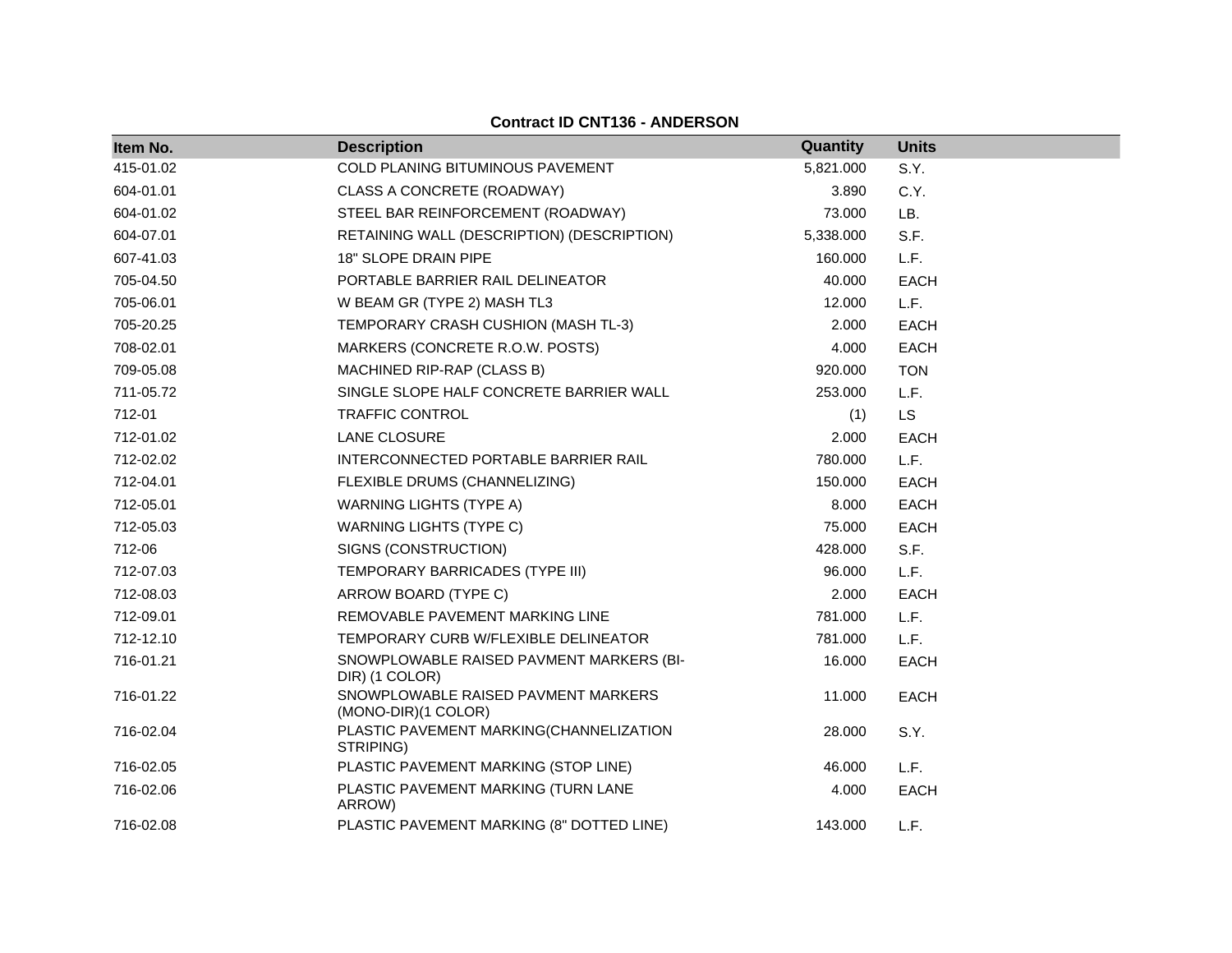| Item No.  | <b>Description</b>                                | Quantity  | <b>Units</b> |
|-----------|---------------------------------------------------|-----------|--------------|
| 716-02.12 | PLASTIC PAVEMENT MARKING (8IN LINE)               | 0.100     | L.M.         |
| 716-03.09 | PLASTIC WORD PAVEMENT MARKING (<br>(SLOW)         | 2.000     | EACH         |
| 716-05.02 | PAINTED PAVEMENT MARKING (8" BARRIER LINE)        | 781.000   | L.F.         |
| 716-12.02 | ENHANCED FLATLINE THERMO PVMT MRKNG (6IN<br>LINE) | 0.900     | L.M.         |
| 716-13.02 | SPRAY THERMO PVMT MRKNG (60 mil) (6IN LINE)       | 0.900     | L.M.         |
| 717-01    | <b>MOBILIZATION</b>                               | (1)       | LS           |
| 740-10.03 | GEOTEXTILE (TYPE III) (EROSION CONTROL)           | 28.000    | S.Y.         |
| 801-02.08 | TEMPORARY SEEDING (WITHOUT MULCH)                 | 45.000    | <b>UNIT</b>  |
| 801-03    | WATER (SEEDING & SODDING)                         | 4.400     | M.G.         |
| 805-12.03 | <b>EROSION CONTROL BLANKET (TYPE III)</b>         | 4,928.000 | S.Y.         |

#### **Contract ID CNT136 - ANDERSON**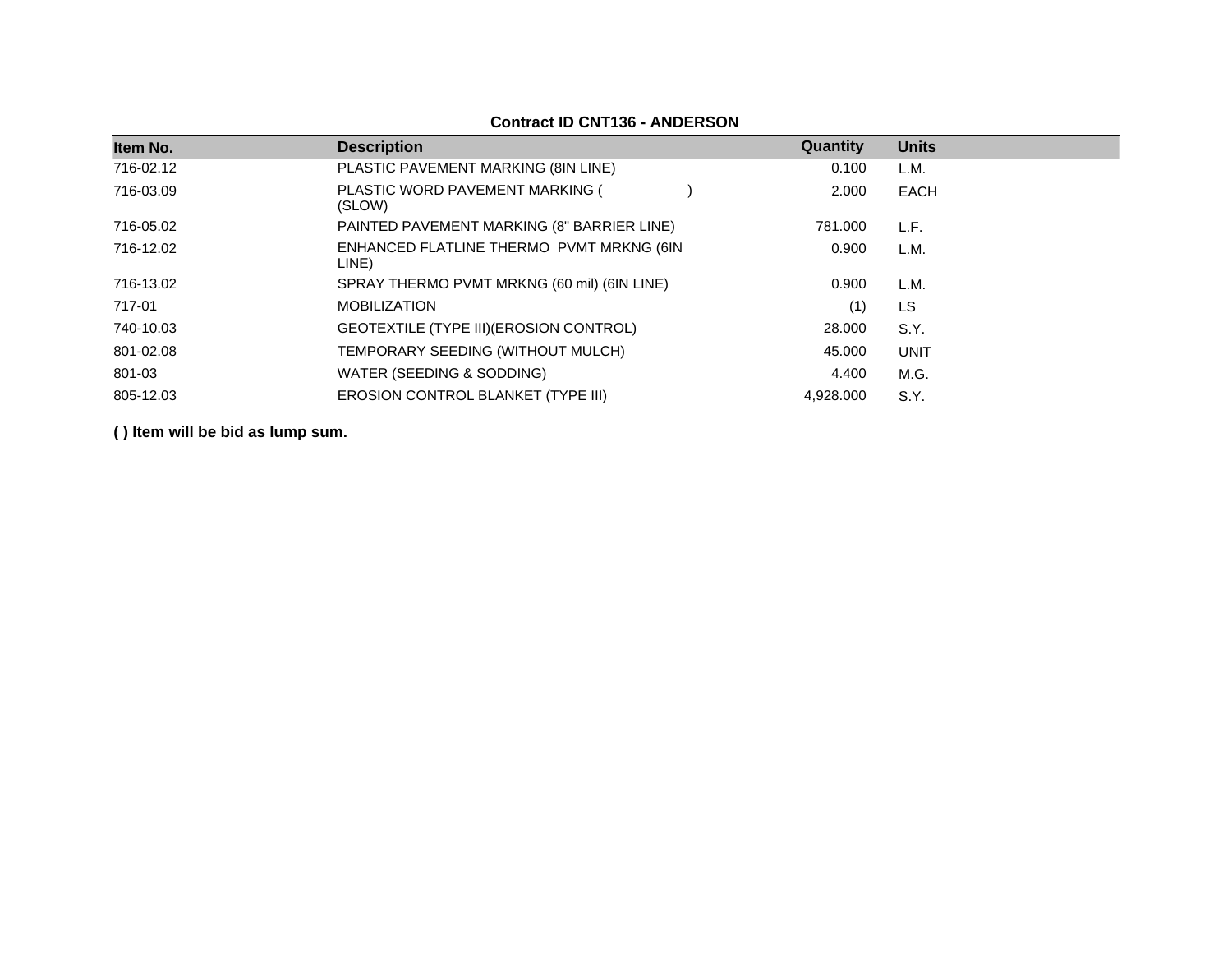#### **Contract ID CNT137 - BLOUNT**

**Contract ID:** CNT137

| Letting Date: March 15, 2019 | 10:00 AM | <b>Projects: 05006-4268-04</b> | N/A |
|------------------------------|----------|--------------------------------|-----|
|                              |          | 05006-4270-04                  | N/A |
| <b>Counties: BLOUNT</b>      |          |                                |     |

**District: District: DBE Goal Percent:** 

**Description:** The emergency slide repair on U.S. 321 (S.R. 73) at L.M. 24.20 and L.M. 25.80.

**Contract Time:** DT - 5/22/2019

| Item No.  | <b>Description</b>                                         | Quantity  | <b>Units</b> |
|-----------|------------------------------------------------------------|-----------|--------------|
| 201-01    | CLEARING AND GRUBBING                                      | (1)       | <b>LS</b>    |
| 203-01    | ROAD & DRAINAGE EXCAVATION (UNCLASSIFIED)                  | 775.000   | C.Y.         |
| 203-11    | <b>SCALING AND TRIMMING</b>                                | 1,100.000 | S.Y.         |
| 209-05    | <b>SEDIMENT REMOVAL</b>                                    | 2.000     | C.Y.         |
| 209-08.08 | ENHANCED ROCK CHECK DAM                                    | 4.000     | <b>EACH</b>  |
| 303-10.01 | MINERAL AGGREGATE (SIZE 57)                                | 120.000   | <b>TON</b>   |
| 403-01    | BITUMINOUS MATERIAL FOR TACK COAT (TC)                     | 2.000     | <b>TON</b>   |
| 411-01.10 | ACS MIX(PG64-22) GRADING D                                 | 302.000   | <b>TON</b>   |
| 411-12.03 | SCORING FOR RUMBLE STRIPE (NON-<br>CONTINUOUS) (8IN WIDTH) | 0.520     | L.M.         |
| 415-01.02 | <b>COLD PLANING BITUMINOUS PAVEMENT</b>                    | 4,156.000 | S.Y.         |
| 705-08.51 | PORTABLE IMPACT ATTENUATOR NCHRP350 TL-3                   | 4.000     | <b>EACH</b>  |
| 707-02.43 | ROCK ANCHOR, TYPE I                                        | 1,235.000 | L.F.         |
| 707-10.06 | ROCKFALL DRAPE (TYPE II)                                   | 1,000.000 | S.Y.         |
| 712-01    | <b>TRAFFIC CONTROL</b>                                     | (1)       | <b>LS</b>    |
| 712-02.02 | INTERCONNECTED PORTABLE BARRIER RAIL                       | 400.000   | L.F.         |
| 712-04.01 | FLEXIBLE DRUMS (CHANNELIZING)                              | 200,000   | <b>EACH</b>  |
| 712-04.50 | <b>BARRIER RAIL DELINEATOR</b>                             | 24.000    | <b>EACH</b>  |
| 712-05.01 | <b>WARNING LIGHTS (TYPE A)</b>                             | 24.000    | EACH         |
| 712-06    | SIGNS (CONSTRUCTION)                                       | 698.000   | S.F.         |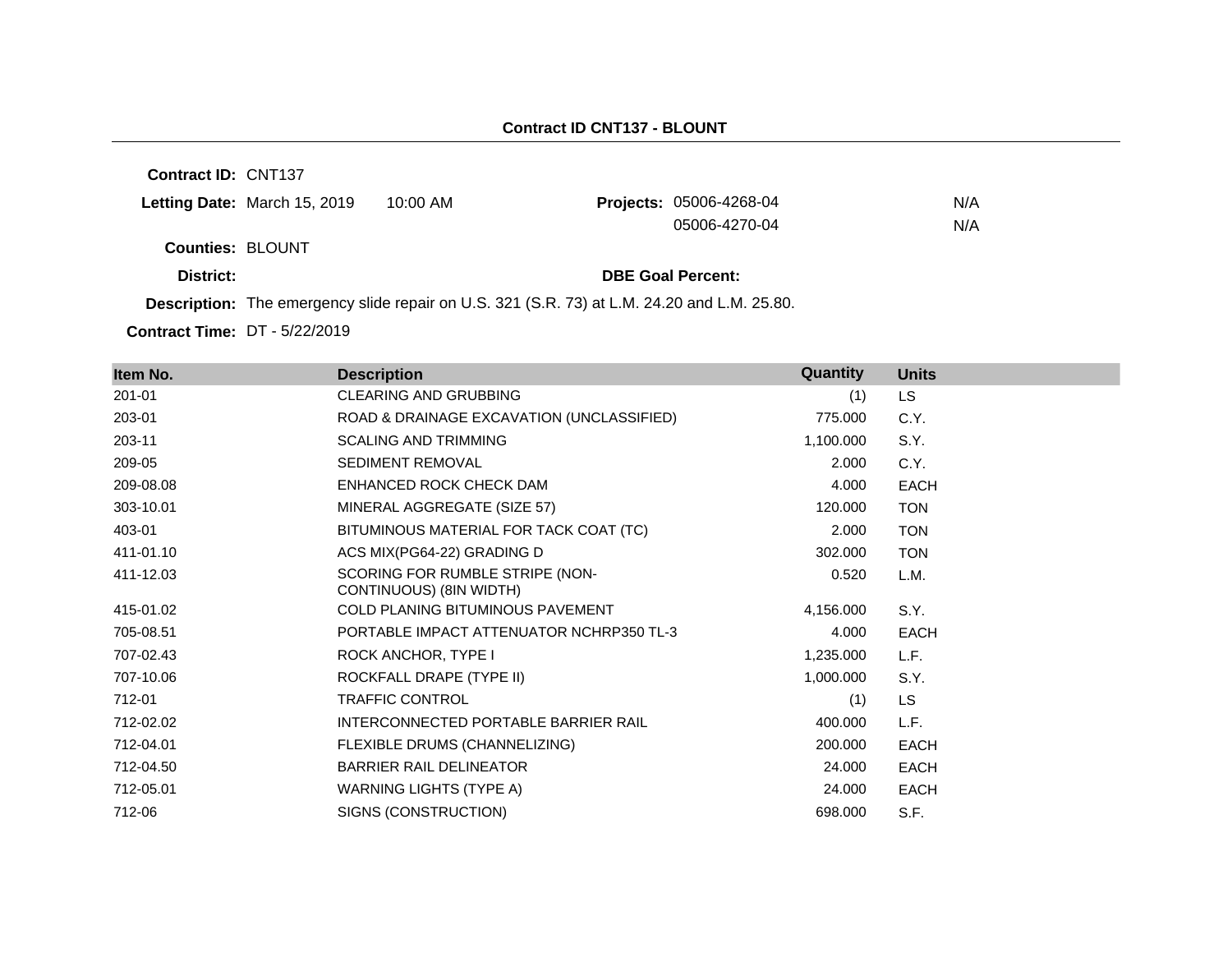| Item No.  | <b>Description</b>                                         | Quantity  | <b>Units</b> |
|-----------|------------------------------------------------------------|-----------|--------------|
| 712-09.01 | REMOVABLE PAVEMENT MARKING LINE                            | 1,000.000 | L.F.         |
| 712-09.02 | REMOVABLE PAVEMENT MARKING (8" BARRIER<br>LINE)            | 1,000.000 | L.F.         |
| 712-09.04 | REMOVABLE PAVEMENT MARKING (STOP LINE)                     | 48.000    | L.F.         |
| 716-01.21 | SNOWPLOWABLE RAISED PAVMENT MARKERS (BI-<br>DIR) (1 COLOR) | 22.000    | EACH         |
| 716-01.30 | REMOVAL OF SNOWPLOWABLE REFLECTIVE<br>MARKER               | 22.000    | EACH         |
| 716-12.02 | ENHANCED FLATLINE THERMO PVMT MRKNG (6IN<br>LINE)          | 1.500     | L.M.         |
| 716-13.02 | SPRAY THERMO PVMT MRKNG (60 mil) (6IN LINE)                | 1.500     | L.M.         |
| 717-01    | <b>MOBILIZATION</b>                                        | (1)       | <b>LS</b>    |
| 730-40    | TEMPORARY TRAFFIC SIGNAL SYSTEM                            | 2.000     | EACH         |
| 740-11.01 | TEMPORARY SEDIMENT TUBE 8IN                                | 400.000   | L.F.         |
| 801-01.02 | CROWN VETCH MIXTURE (WITH MULCH)                           | 1.000     | <b>UNIT</b>  |
| 801-03    | WATER (SEEDING & SODDING)                                  | 0.100     | M.G.         |

#### **Contract ID CNT137 - BLOUNT**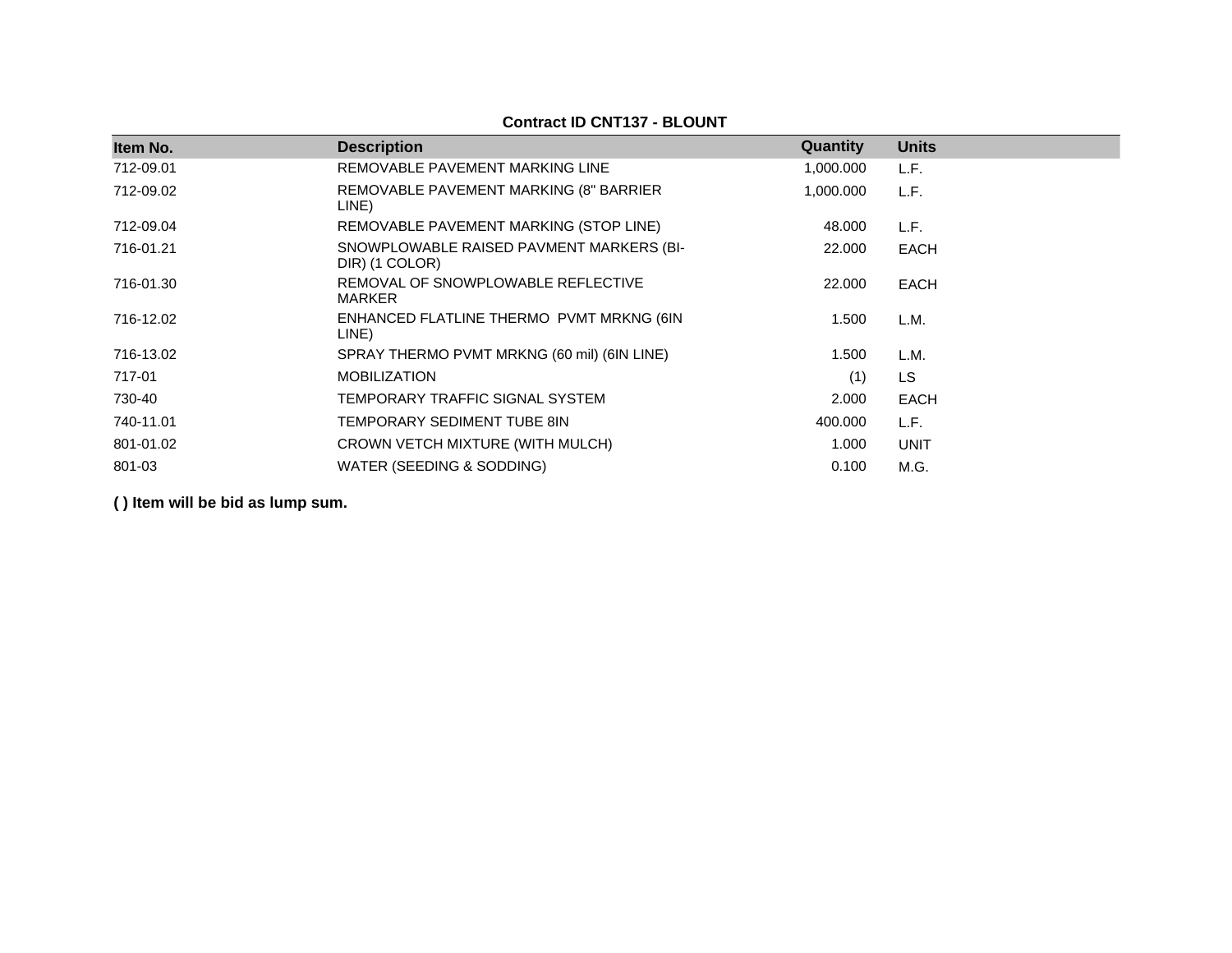**Contract ID:** CNT154

| Letting Date: March 15, 2019                                                                     | 10:00 AM |                          | Projects: 25005-4230-04 | N/A |
|--------------------------------------------------------------------------------------------------|----------|--------------------------|-------------------------|-----|
|                                                                                                  |          |                          | 25005-4233-04           | N/A |
|                                                                                                  |          |                          | 25005-4235-04           | N/A |
|                                                                                                  |          |                          | 25005-4237-04           | N/A |
|                                                                                                  |          |                          | 25005-4239-04           | N/A |
|                                                                                                  |          |                          | 25005-4241-04           | N/A |
|                                                                                                  |          |                          | 25005-4243-04           | N/A |
|                                                                                                  |          |                          | 25005-4245-04           | N/A |
|                                                                                                  |          |                          | 25005-4247-04           | N/A |
|                                                                                                  |          |                          | 25005-4249-04           | N/A |
|                                                                                                  |          |                          | 67006-4233-04           | N/A |
|                                                                                                  |          |                          | 67006-4236-04           | N/A |
| <b>Counties: FENTRESS, OVERTON</b>                                                               |          |                          |                         |     |
| District:                                                                                        |          | <b>DBE Goal Percent:</b> |                         |     |
| Description: The emergency slide repairs at various locations on S.R. 85 in Fentress and Overton |          |                          |                         |     |

Counties.

**Contract Time:** DT - 11/30/2019

| Item No.  | <b>Description</b>                           | Quantity   | <b>Units</b> |
|-----------|----------------------------------------------|------------|--------------|
| 105-01    | CONSTRUCTION STAKES, LINES AND GRADES        | (1)        | LS           |
| 202-02.01 | REMOVAL OF PIPE (SIZE, STA.) (18", 51+44.91) | 44.000     | L.F.         |
| 202-02.02 | REMOVAL OF PIPE (SIZE, STA.) (18", 55+20.39) | 42.000     | L.F.         |
| 202-02.03 | REMOVAL OF PIPE (SIZE, STA.) (24", 58+14.53) | 40.000     | L.F.         |
| 202-02.04 | REMOVAL OF PIPE (SIZE, STA.) (18", 53+59.59) | 44.000     | L.F.         |
| 203-01    | ROAD & DRAINAGE EXCAVATION (UNCLASSIFIED)    | 63,217.110 | C.Y.         |
| 203-02.01 | BORROW EXCAVATION (GRADED SOLID ROCK)        | 67,000.000 | <b>TON</b>   |
| 203-07    | FURNISHING & SPREADING TOPSOIL               | 1,040.000  | C.Y.         |
| 209-02.07 | <b>18" TEMPORARY SLOPE DRAIN</b>             | 320,000    | L.F.         |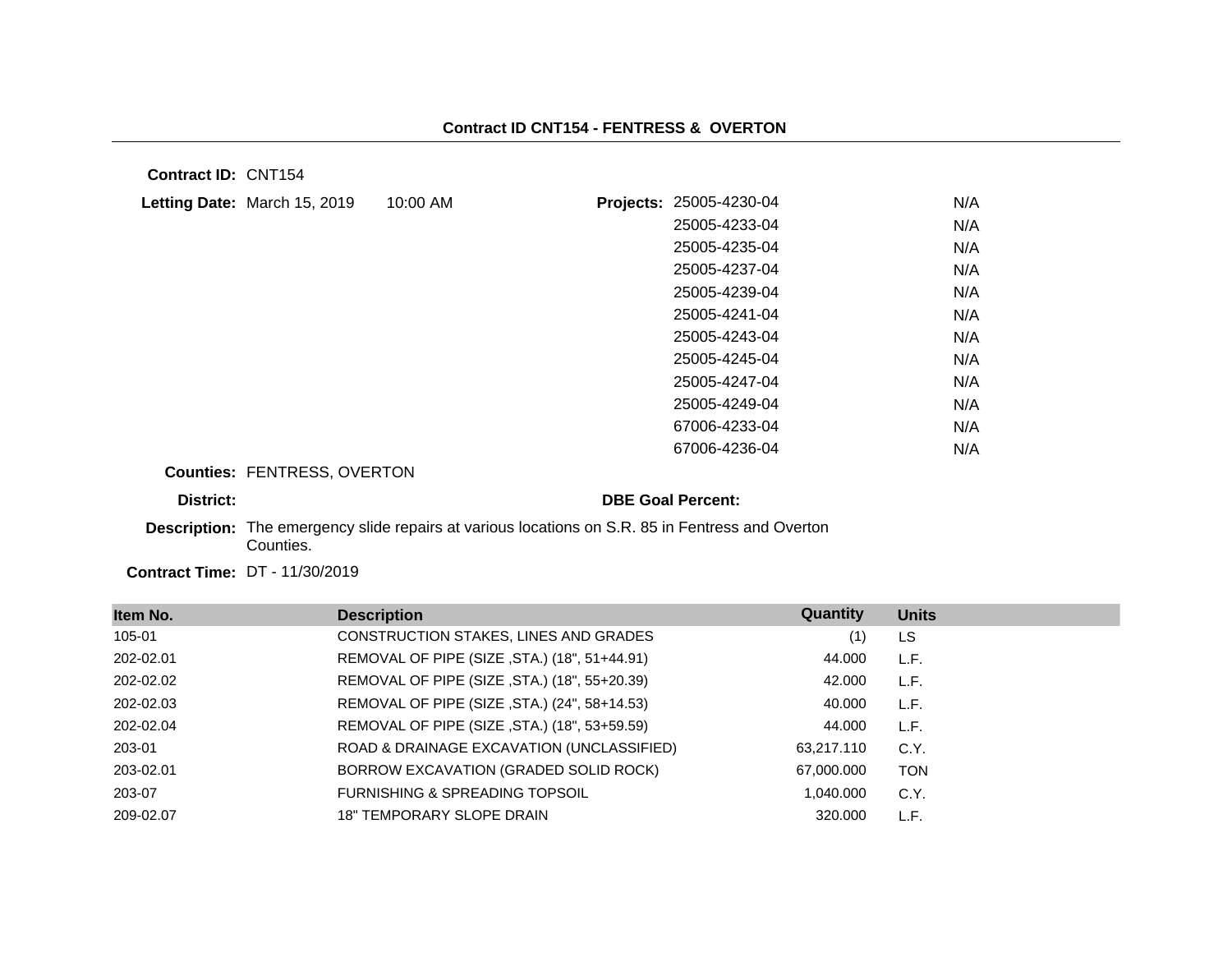## **Contract ID CNT154 - FENTRESS & OVERTON**

| Item No.  | <b>Description</b>                                              | Quantity   | <b>Units</b> |
|-----------|-----------------------------------------------------------------|------------|--------------|
| 209-05    | <b>SEDIMENT REMOVAL</b>                                         | 43.000     | C.Y.         |
| 209-08.02 | TEMPORARY SILT FENCE (WITH BACKING)                             | 2,463.500  | L.F.         |
| 209-08.07 | ROCK CHECK DAM PER                                              | 40.000     | <b>EACH</b>  |
| 209-08.08 | ENHANCED ROCK CHECK DAM                                         | 6.000      | <b>EACH</b>  |
| 303-01    | MINERAL AGGREGATE, TYPE A BASE, GRADING D                       | 4,173.183  | <b>TON</b>   |
| 307-01.01 | ASPHALT CONCRETE MIX (PG64-22) (BPMB-HM)<br><b>GRADING A</b>    | 1,045.591  | <b>TON</b>   |
| 307-01.08 | ASPHALT CONCRETE MIX (PG64-22) (BPMB-HM)<br><b>GRADING B-M2</b> | 650.641    | <b>TON</b>   |
| 402-01    | BITUMINOUS MATERIAL FOR PRIME COAT (PC)                         | 9.756      | <b>TON</b>   |
| 402-02    | AGGREGATE FOR COVER MATERIAL (PC)                               | 38.845     | <b>TON</b>   |
| 403-01    | BITUMINOUS MATERIAL FOR TACK COAT (TC)                          | 6.803      | <b>TON</b>   |
| 411-01.02 | AGGREGATE (ACS) GRADING D                                       | 0.050      | <b>TON</b>   |
| 411-01.10 | ACS MIX(PG64-22) GRADING D                                      | 367.776    | <b>TON</b>   |
| 411-12.04 | SCORING FOR RUMBLE STRIPE (NON-<br>CONTINUOUS) (4IN WIDTH)      | 0.660      | L.M.         |
| 415-01.02 | COLD PLANING BITUMINOUS PAVEMENT                                | 5,201.000  | S.Y.         |
| 607-03.30 | 18" PIPE CULVERT                                                | 140.000    | L.F.         |
| 607-06.30 | 30" PIPE CULVERT                                                | 34.000     | L.F.         |
| 610-12.02 | HORIZONTAL DRAINS                                               | 54,896.000 | L.F.         |
| 611-02.10 | JUNCTION BOX, TYPE 1                                            | 1.000      | <b>EACH</b>  |
| 611-07.01 | CLASS A CONCRETE (PIPE ENDWALLS)                                | 5.000      | C.Y.         |
| 611-07.02 | STEEL BAR REINFORCEMENT (PIPE ENDWALLS)                         | 231.000    | LB.          |
| 611-38.01 | CATCH BASINS, TYPE 38, 0' - 4' DEPTH                            | 1.000      | <b>EACH</b>  |
| 705-02.02 | SINGLE GUARDRAIL (TYPE 2)                                       | 500.000    | L.F.         |
| 705-04.09 | EARTH PAD FOR TYPE 38 GR END TREATMENT                          | 2.000      | <b>EACH</b>  |
| 705-06.01 | W BEAM GR (TYPE 2) MASH TL3                                     | 1,150.000  | L.F.         |
| 705-06.11 | GR TERMINAL (IN-INLINE) MASH TL3                                | 2.000      | <b>EACH</b>  |
| 705-06.20 | TANGENT ENERGY ABSORBING TERM MASH TL-3                         | 6.000      | <b>EACH</b>  |
| 709-05.05 | MACHINED RIP-RAP (CLASS A-3)                                    | 3,637.000  | <b>TON</b>   |
| 709-05.08 | MACHINED RIP-RAP (CLASS B)                                      | 1,789.000  | <b>TON</b>   |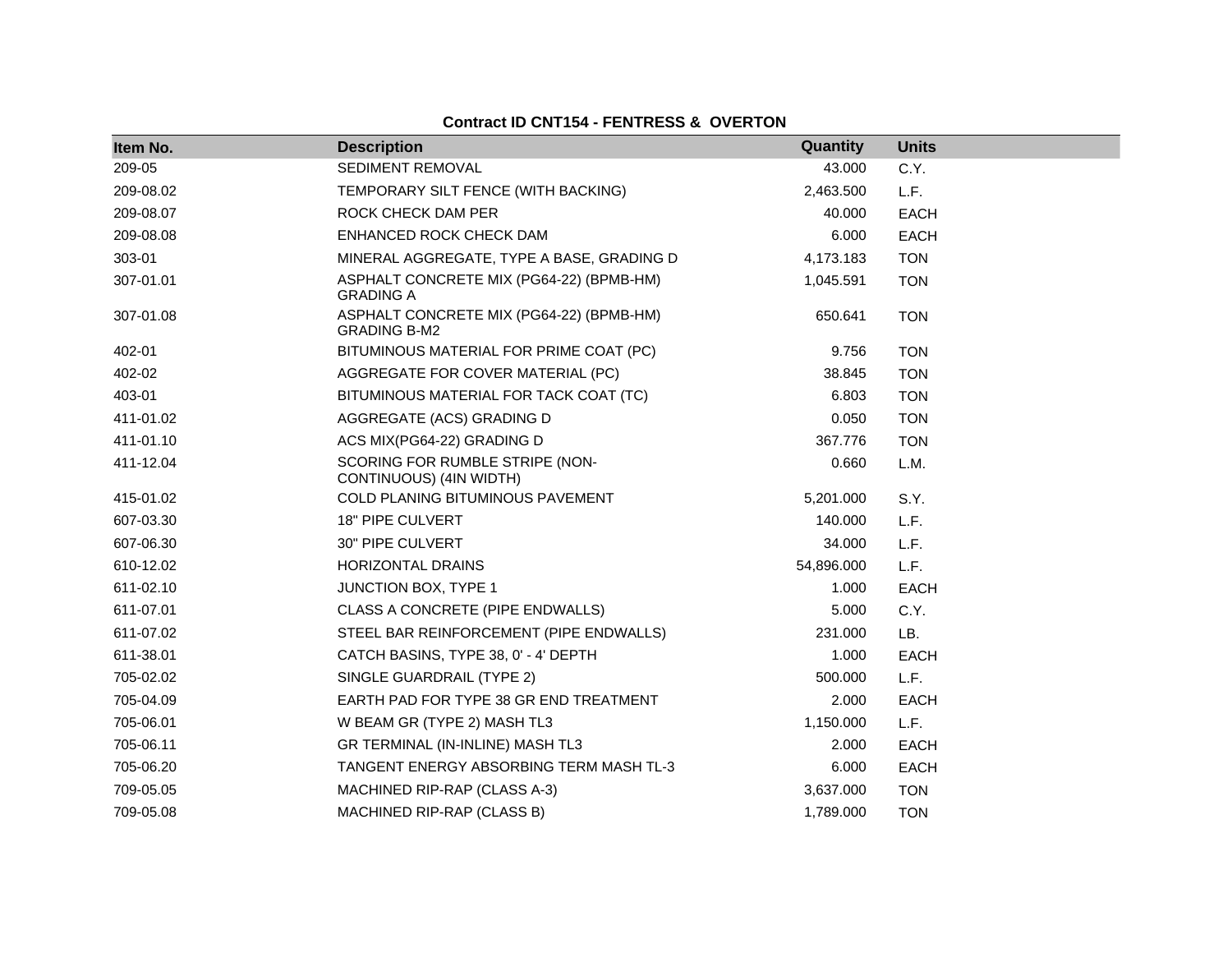## **Contract ID CNT154 - FENTRESS & OVERTON**

| Item No.  | <b>Description</b>                                         | <b>Quantity</b> | <b>Units</b> |
|-----------|------------------------------------------------------------|-----------------|--------------|
| 712-01    | TRAFFIC CONTROL                                            | (1)             | <b>LS</b>    |
| 712-06    | SIGNS (CONSTRUCTION)                                       | 624.750         | S.F.         |
| 712-07.03 | TEMPORARY BARRICADES (TYPE III)                            | 40.000          | L.F.         |
| 713-16.01 | CHANGEABLE MESSAGE SIGN UNIT                               | 4.000           | <b>EACH</b>  |
| 716-01.21 | SNOWPLOWABLE RAISED PAVMENT MARKERS (BI-<br>DIR) (1 COLOR) | 34.000          | <b>EACH</b>  |
| 716-13.02 | SPRAY THERMO PVMT MRKNG (60 mil) (6IN LINE)                | 2.269           | L.M.         |
| 717-01    | <b>MOBILIZATION</b>                                        | (1)             | LS           |
| 730-40    | TEMPORARY TRAFFIC SIGNAL SYSTEM                            | 2.000           | <b>EACH</b>  |
| 740-06.01 | <b>GEOMEMBRANE</b>                                         | 3,779.000       | S.Y.         |
| 740-10.04 | GEOTEXTILE (TYPE IV) (STABILIZATION)                       | 14,300.000      | S.Y.         |
| 740-11.03 | TEMPORARY SEDIMENT TUBE 18IN                               | 2,462.500       | L.F.         |
| 801-01    | SEEDING (WITH MULCH)                                       | 12.000          | <b>UNIT</b>  |
| 801-03    | WATER (SEEDING & SODDING)                                  | 2.000           | M.G.         |
| 805-05.02 | <b>SOIL NAIL STABILIZATION</b>                             | 79,500.000      | L.F.         |
| 805-05.03 | REINFORCED SHOTCRETE FACING                                | 15,900.000      | S.F.         |
| 805-05.04 | SECONDARY WALL (DESCRIPTION) (SEE PLANS)                   | 8,820.000       | S.F.         |
| 805-12.02 | EROSION CONTROL BLANKET (TYPE II)                          | 1,517.000       | S.Y.         |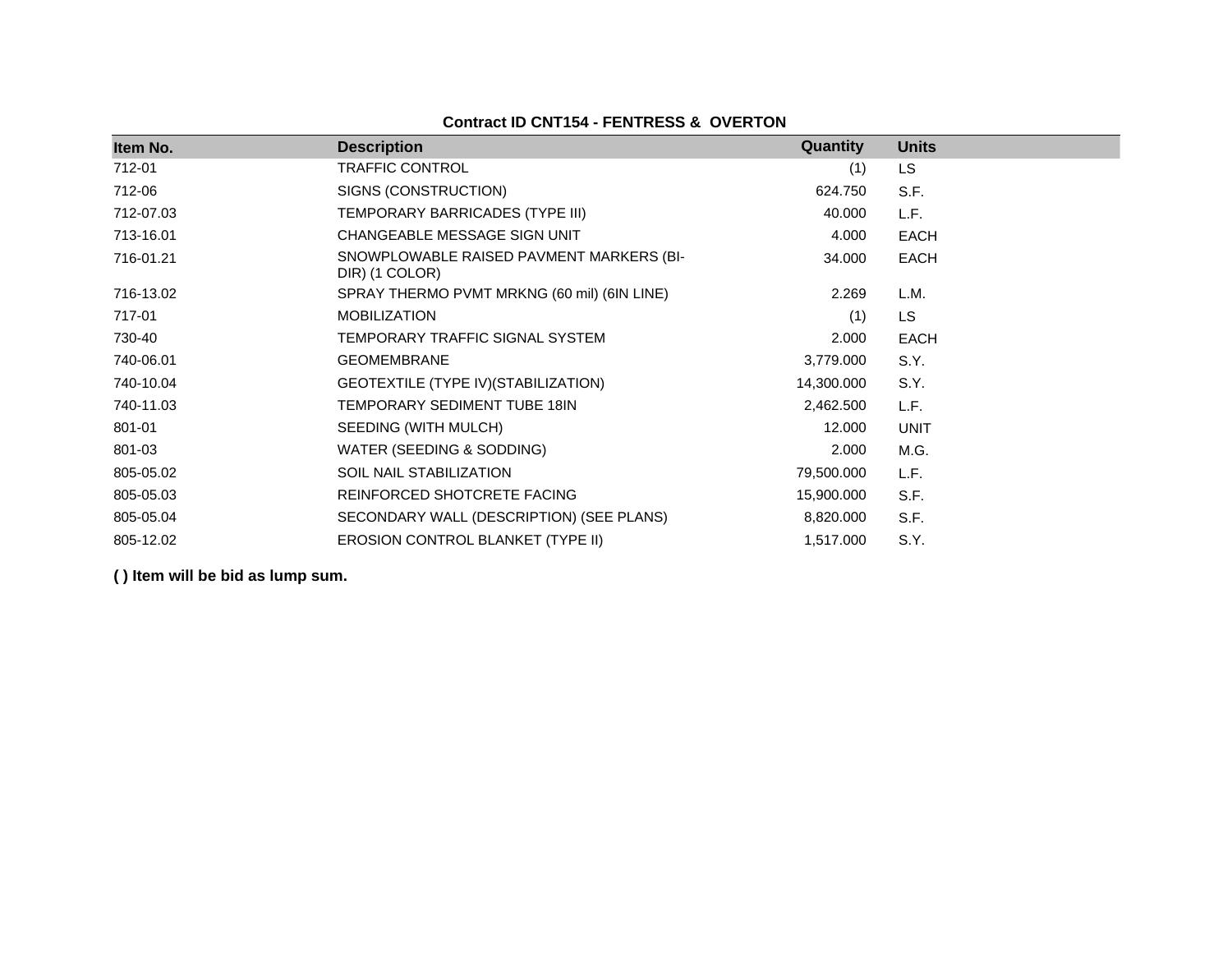**Contract ID:** CNT152 **Letting Date: March 15, 2019 10:00 AM Counties:** HAMILTON **District: DBE Goal Percent: Description:** The emergency slide repair on S.R. 148 near L.M. 2.40. **Projects: 33049-4233-04** N/A

**Contract Time:** DT - 6/15/2019

| Item No.  | <b>Description</b>                     | <b>Quantity</b> | <b>Units</b> |
|-----------|----------------------------------------|-----------------|--------------|
| 201-01    | <b>CLEARING AND GRUBBING</b>           | (1)             | <b>LS</b>    |
| 209-08.02 | TEMPORARY SILT FENCE (WITH BACKING)    | 500.000         | L.F.         |
| 209-08.07 | ROCK CHECK DAM PER                     | 1.000           | <b>EACH</b>  |
| 209-08.08 | ENHANCED ROCK CHECK DAM                | 1.000           | <b>EACH</b>  |
| 303-01.01 | <b>GRANULAR BACKFILL (ROADWAY)</b>     | 43.000          | <b>TON</b>   |
| 610-12.01 | HORIZONTAL DRAINS AND CASING           | 510.000         | L.F.         |
| 707-02.44 | ROCK ANCHOR, TYPE II                   | 7,026.000       | L.F.         |
| 707-10.05 | ROCKFALL DRAPE (TYPE I)                | 845.000         | S.Y.         |
| 709-05.05 | MACHINED RIP-RAP (CLASS A-3)           | 14.000          | <b>TON</b>   |
| 712-01    | <b>TRAFFIC CONTROL</b>                 | (1)             | LS.          |
| 712-04.01 | FLEXIBLE DRUMS (CHANNELIZING)          | 12.000          | <b>EACH</b>  |
| 712-06    | SIGNS (CONSTRUCTION)                   | 193.500         | S.F.         |
| 712-09.04 | REMOVABLE PAVEMENT MARKING (STOP LINE) | 24.000          | L.F.         |
| 713-16.01 | CHANGEABLE MESSAGE SIGN UNIT           | 2.000           | <b>EACH</b>  |
| 717-01    | <b>MOBILIZATION</b>                    | (1)             | LS.          |
| 730-40    | TEMPORARY TRAFFIC SIGNAL SYSTEM        | 10.000          | <b>EACH</b>  |
| 740-06.01 | <b>GEOMEMBRANE</b>                     | 147.000         | S.Y.         |
| 740-11.02 | TEMPORARY SEDIMENT TUBE 12IN           | 500.000         | L.F.         |
| 801-01    | SEEDING (WITH MULCH)                   | 1.000           | <b>UNIT</b>  |
| 801-01.31 | SEEDING (MIX E HYDROMULCH APPLICATION) | 845.000         | S.Y.         |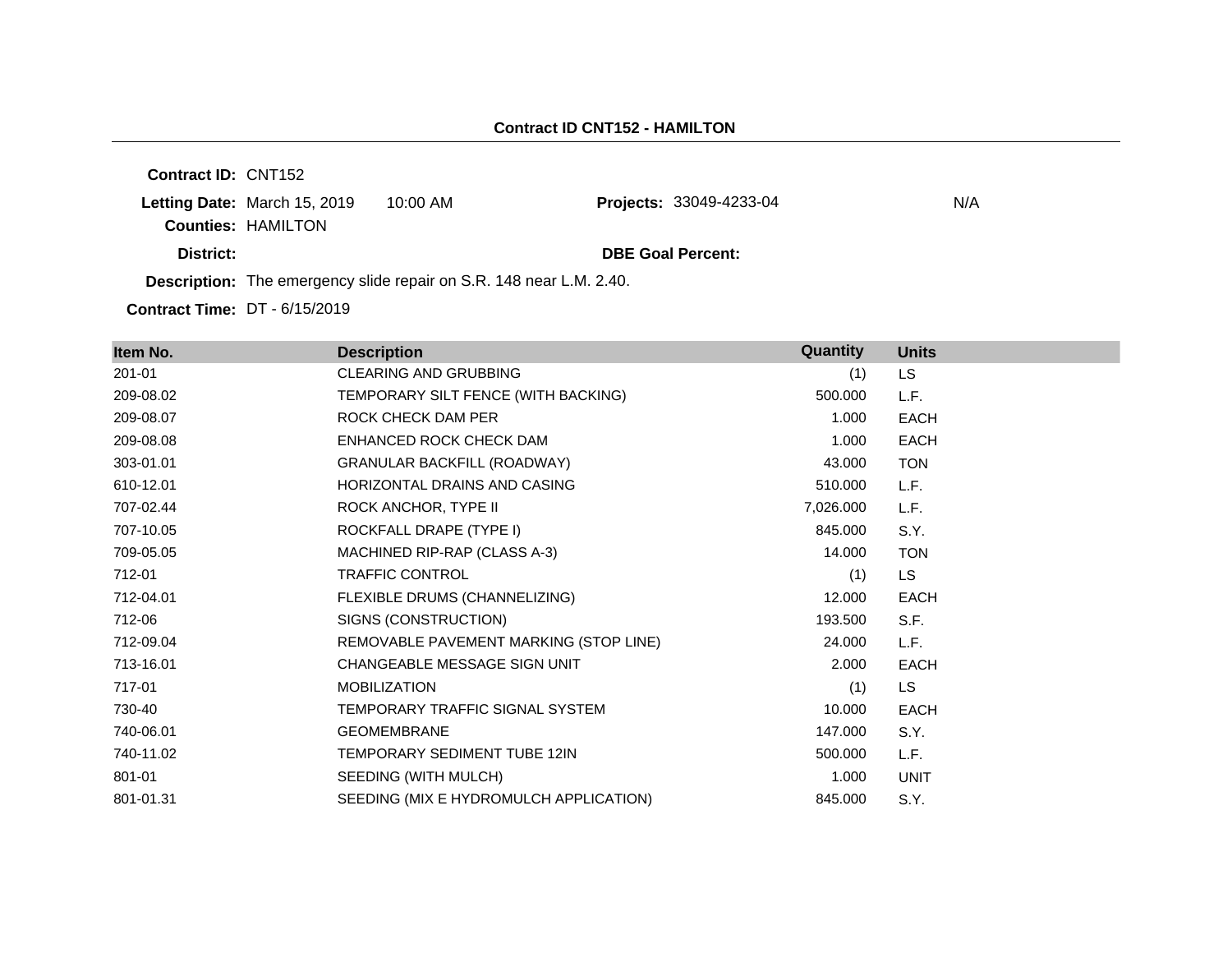**Contract ID:** CNT138 **Letting Date: March 15, 2019 10:00 AM Counties:** SEVIER **District: DBE Goal Percent: Description:** The emergency slide repair on U.S. 321 (S.R. 73) at L.M. 11.90. Projects: 78013-4242-04 N/A

**Contract Time:** DT - 5/22/2019

| Item No.  | <b>Description</b>                         | Quantity  | <b>Units</b> |
|-----------|--------------------------------------------|-----------|--------------|
| 105-01    | CONSTRUCTION STAKES, LINES AND GRADES      | (1)       | <b>LS</b>    |
| 201-01    | <b>CLEARING AND GRUBBING</b>               | (1)       | <b>LS</b>    |
| 203-01    | ROAD & DRAINAGE EXCAVATION (UNCLASSIFIED)  | 368.000   | C.Y.         |
| 209-02.05 | 12" TEMPORARY SLOPE DRAIN                  | 200,000   | L.F.         |
| 403-01    | BITUMINOUS MATERIAL FOR TACK COAT (TC)     | 1.000     | <b>TON</b>   |
| 411-02.10 | ACS MIX(PG70-22) GRADING D                 | 135.000   | <b>TON</b>   |
| 415-01.02 | COLD PLANING BITUMINOUS PAVEMENT           | 2,034.000 | S.Y.         |
| 621-03.03 | 24" TEMPORARY DRAINAGE PIPE                | 275.000   | L.F.         |
| 703-02    | CEMENT CONCRETE DITCH PAVING (REINFORCED)  | 6.000     | C.Y.         |
| 705-08.51 | PORTABLE IMPACT ATTENUATOR NCHRP350 TL-3   | 1.000     | <b>EACH</b>  |
| 707-02.44 | ROCK ANCHOR, TYPE II                       | 4,000.000 | L.F.         |
| 707-10.05 | ROCKFALL DRAPE (TYPE I)                    | 1,500.000 | S.Y.         |
| 712-01    | TRAFFIC CONTROL                            | (1)       | <b>LS</b>    |
| 712-02.02 | INTERCONNECTED PORTABLE BARRIER RAIL       | 1,200.000 | L.F.         |
| 712-04.01 | FLEXIBLE DRUMS (CHANNELIZING)              | 50.000    | <b>EACH</b>  |
| 712-04.50 | <b>BARRIER RAIL DELINEATOR</b>             | 60.000    | <b>EACH</b>  |
| 712-06    | SIGNS (CONSTRUCTION)                       | 202.000   | S.F.         |
| 712-08.03 | ARROW BOARD (TYPE C)                       | 2.000     | <b>EACH</b>  |
| 712-12.10 | TEMPORARY CURB W/FLEXIBLE DELINEATOR       | 1,150.000 | L.F.         |
| 716-05.02 | PAINTED PAVEMENT MARKING (8" BARRIER LINE) | 1,300.000 | L.F.         |